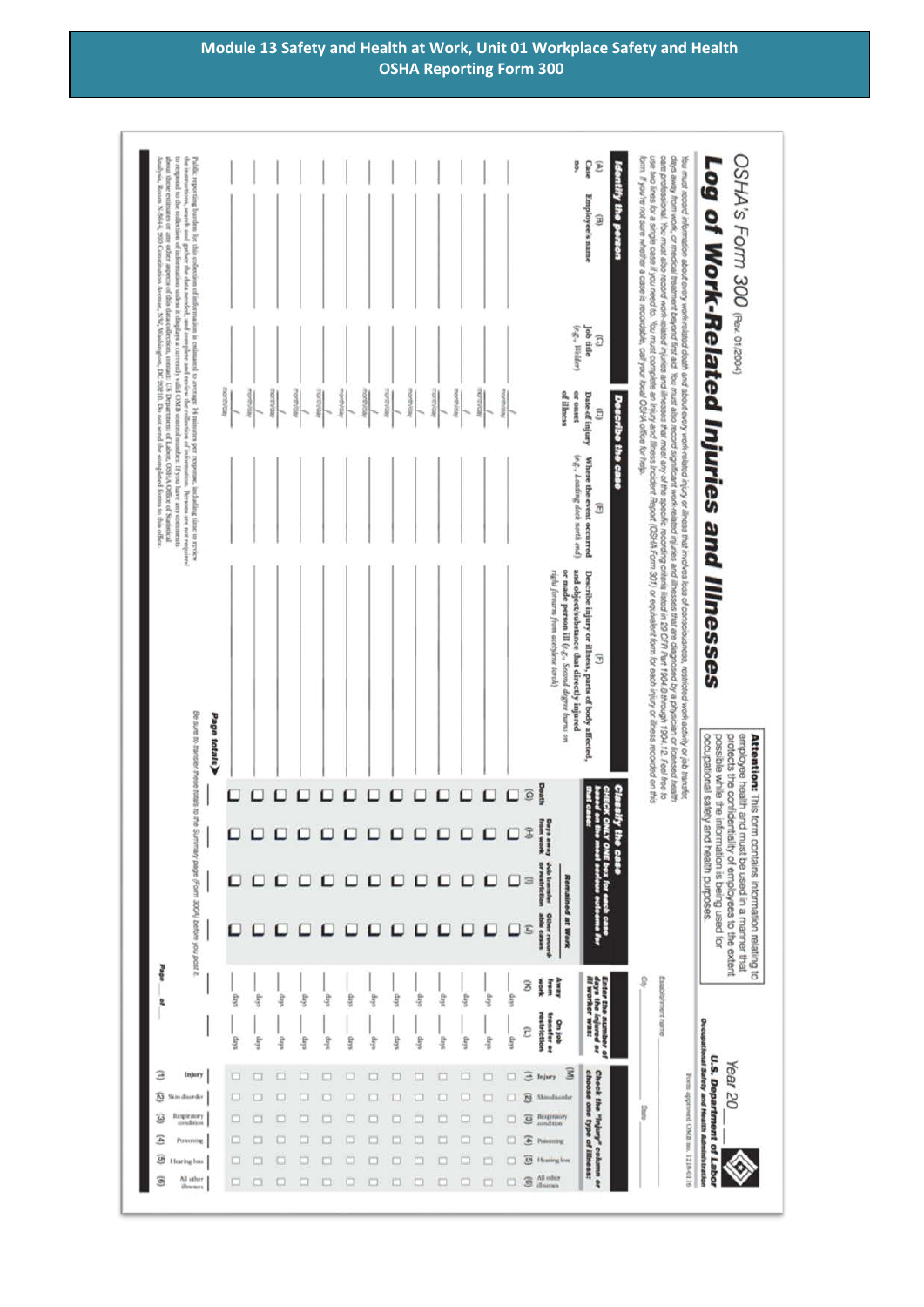## **Being a Student Can Be Stressful**

Here are the most common stressors for college students:

- Death of a loved one
- Relocating to a new city or state
- Divorce of parents
- Encounter with the legal system
- Transfer to a new school
- **Marriage**
- Lost job
- Elected to leadership position
- New romantic relationship
- Serious argument with close friend
- Increase in course load or difficulty of courses
- Change in health of family member
- First semester in college
- Failed important course
- Major personal injury or illness
- Change in living conditions
- Argument with instructor
- Outstanding achievement
- Change in social life
- Change in sleeping habits
- Lower grades than expected
- Breakup of relationship
- New job
- Financial problems
- Change in eating habits
- Chronic car trouble
- **Pregnancy**
- Too many missed classes
- Long commute to work/school
- Working more than one job
- Impending graduation
- Argument with family member
- Sexual concerns
- Changes in alcohol and/or drug use
- Roommate problems
- Raising children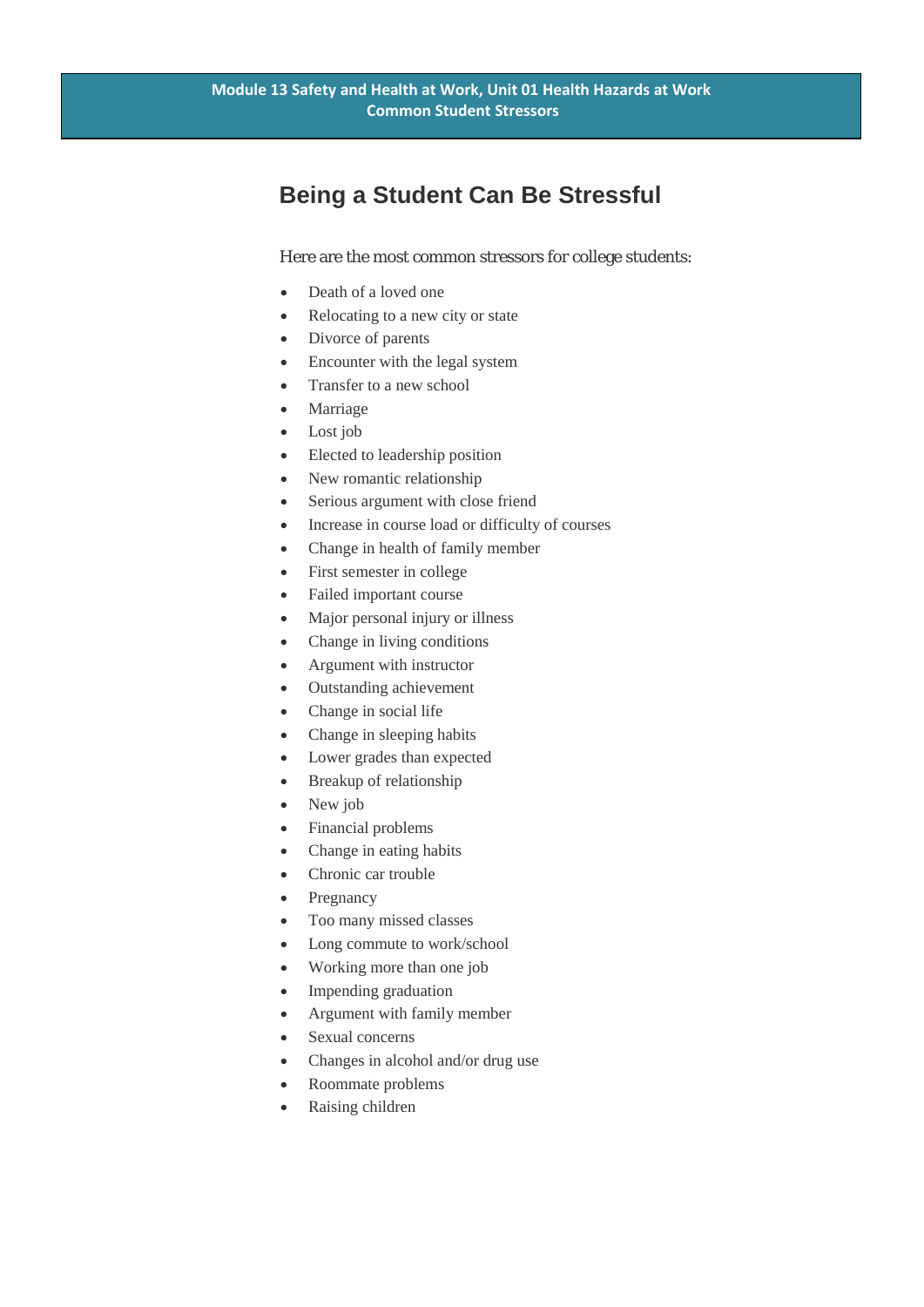| <b>Video Display Terminal (VDT) Checklist</b>                                                                                                                                                                                                                                                                                                                                                                                                                                                                                                                                                    |                                                                                                |                                                                                            |
|--------------------------------------------------------------------------------------------------------------------------------------------------------------------------------------------------------------------------------------------------------------------------------------------------------------------------------------------------------------------------------------------------------------------------------------------------------------------------------------------------------------------------------------------------------------------------------------------------|------------------------------------------------------------------------------------------------|--------------------------------------------------------------------------------------------|
| Can the work station be adjusted to ensure proper posture by                                                                                                                                                                                                                                                                                                                                                                                                                                                                                                                                     |                                                                                                |                                                                                            |
| • adjusting knee and hip angles to achieve comfort and variability,<br>• supporting heels and toes on the floor or on a footrest,<br>• placing arms comfortably at the side and hands parallel to the floor, and<br>· supporting wrist (nearly straight) on a padded surface?                                                                                                                                                                                                                                                                                                                    | $\Box$ Yes<br>$\Box$ Yes<br>$\Box$ Yes<br>$\Box$ Yes                                           | $\Box$ No<br>$\Box$ No<br>$\Box$ No<br>$\Box$ No                                           |
| <b>Does the work area</b>                                                                                                                                                                                                                                                                                                                                                                                                                                                                                                                                                                        |                                                                                                |                                                                                            |
| • provide enough clearance for the feet, knees, and legs relative to the edge<br>of the work surface,<br>• provide sufficient space for the thighs between the work surface and the seat,<br>. include arm rests for intensive or long duration keying jobs, and<br>· include headsets for use when frequent telephone work is combined<br>with hand tasks such as typing, using a calculator, or writing?                                                                                                                                                                                       | $\Box$ Yes<br>$\Box$ Yes<br>$\Box$ Yes<br>$\Box$ Yes                                           | $\Box$ No<br>$\Box$ No<br>$\Box$ No<br>$\Box$ No                                           |
| <b>Does the chair</b>                                                                                                                                                                                                                                                                                                                                                                                                                                                                                                                                                                            |                                                                                                |                                                                                            |
| • adjust easily from the seated position,<br>• have a padded seat pan,<br>• have a seat that is approximately 18 inches wide (45.72 centimeters),<br>• have a back rest that provides lumbar support that can be used while working,<br>• have a stable base with casters that are suited to the type of flooring,<br>• have different seat pan lengths (15 to 17 inches or 38.10 and 43.18 centimeters)<br>with a waterfall design available, and<br>• allow the seat pan to adjust for both height (minimum of 4 1/2 inches or<br>10.16–1.27 centimeters) and angle (plus or minus 5 degrees)? | $\Box$ Yes<br>$\Box$ Yes<br>$\Box$ Yes<br>$\Box$ Yes<br>$\Box$ Yes<br>$\Box$ Yes<br>$\Box$ Yes | $\Box$ No<br>$\square$ No<br>$\Box$ No<br>$\Box$ No<br>$\Box$ No<br>$\Box$ No<br>$\Box$ No |
| Is the keyboard                                                                                                                                                                                                                                                                                                                                                                                                                                                                                                                                                                                  |                                                                                                |                                                                                            |
| • height from the floor and the slope of the keyboard surface adjustable,<br>• prevented from slipping when in use, and<br>· detachable?                                                                                                                                                                                                                                                                                                                                                                                                                                                         | $\Box$ Yes<br>$\Box$ Yes<br>$\Box$ Yes                                                         | $\Box$ No<br>$\Box$ No<br>$\Box$ No                                                        |
| Are other inputs/devices (mouse, pointer, calculator)                                                                                                                                                                                                                                                                                                                                                                                                                                                                                                                                            |                                                                                                |                                                                                            |
| • at keyboard height?                                                                                                                                                                                                                                                                                                                                                                                                                                                                                                                                                                            | $\Box$ Yes                                                                                     | $\Box$ No                                                                                  |
| Is the display screen                                                                                                                                                                                                                                                                                                                                                                                                                                                                                                                                                                            |                                                                                                |                                                                                            |
| • clean and free from flickering, and<br>• able to swivel horizontally and tilt or elevate vertically?                                                                                                                                                                                                                                                                                                                                                                                                                                                                                           | $\Box$ Yes<br>$\Box$ Yes                                                                       | $\Box$ No<br>$\Box$ No                                                                     |
| Is the monitor situated so that                                                                                                                                                                                                                                                                                                                                                                                                                                                                                                                                                                  |                                                                                                |                                                                                            |
| • the work can be performed with the head in a neutral posture for most of the<br>work shift,                                                                                                                                                                                                                                                                                                                                                                                                                                                                                                    | $\Box$ Yes                                                                                     | $\Box$ No                                                                                  |
| • it is between 18 and 30 inches (45.72 and 76.20 centimeters, respectively) away<br>from the operator,<br>• the top line of text is at or slightly below eye height, and                                                                                                                                                                                                                                                                                                                                                                                                                        | $\Box$ Yes<br>$\Box$ Yes                                                                       | $\Box$ No<br>$\Box$ No                                                                     |
| • there is sufficient lighting without glare on the screen from lights,<br>windows, or surfaces?                                                                                                                                                                                                                                                                                                                                                                                                                                                                                                 | $\Box$ Yes                                                                                     | $\Box$ No                                                                                  |
| <b>Does the monitor</b>                                                                                                                                                                                                                                                                                                                                                                                                                                                                                                                                                                          |                                                                                                |                                                                                            |
| • have brightness and contrast controls?                                                                                                                                                                                                                                                                                                                                                                                                                                                                                                                                                         | $\Box$ Yes                                                                                     | $\Box$ No                                                                                  |
| Is the job organized so that                                                                                                                                                                                                                                                                                                                                                                                                                                                                                                                                                                     |                                                                                                |                                                                                            |
| • workers can change postures frequently,                                                                                                                                                                                                                                                                                                                                                                                                                                                                                                                                                        | $\Box$ Yes                                                                                     | $\Box$ No                                                                                  |
| • workers can perform different job tasks to reduce intensive keying,<br>• workers can leave their workstations for at least 10 minutes after each hour of                                                                                                                                                                                                                                                                                                                                                                                                                                       | $\Box$ Yes                                                                                     | $\Box$ No                                                                                  |
| intensive keying and for at least 15 minutes after every 2 hours of intermittent<br>keying, and                                                                                                                                                                                                                                                                                                                                                                                                                                                                                                  | $\Box$ Yes                                                                                     | $\Box$ No                                                                                  |
| • the workers have received training in ergonomics and know how to make<br>adjustments to their work stations, chairs, and other accessories?                                                                                                                                                                                                                                                                                                                                                                                                                                                    | $\Box$ Yes                                                                                     | $\square$ No                                                                               |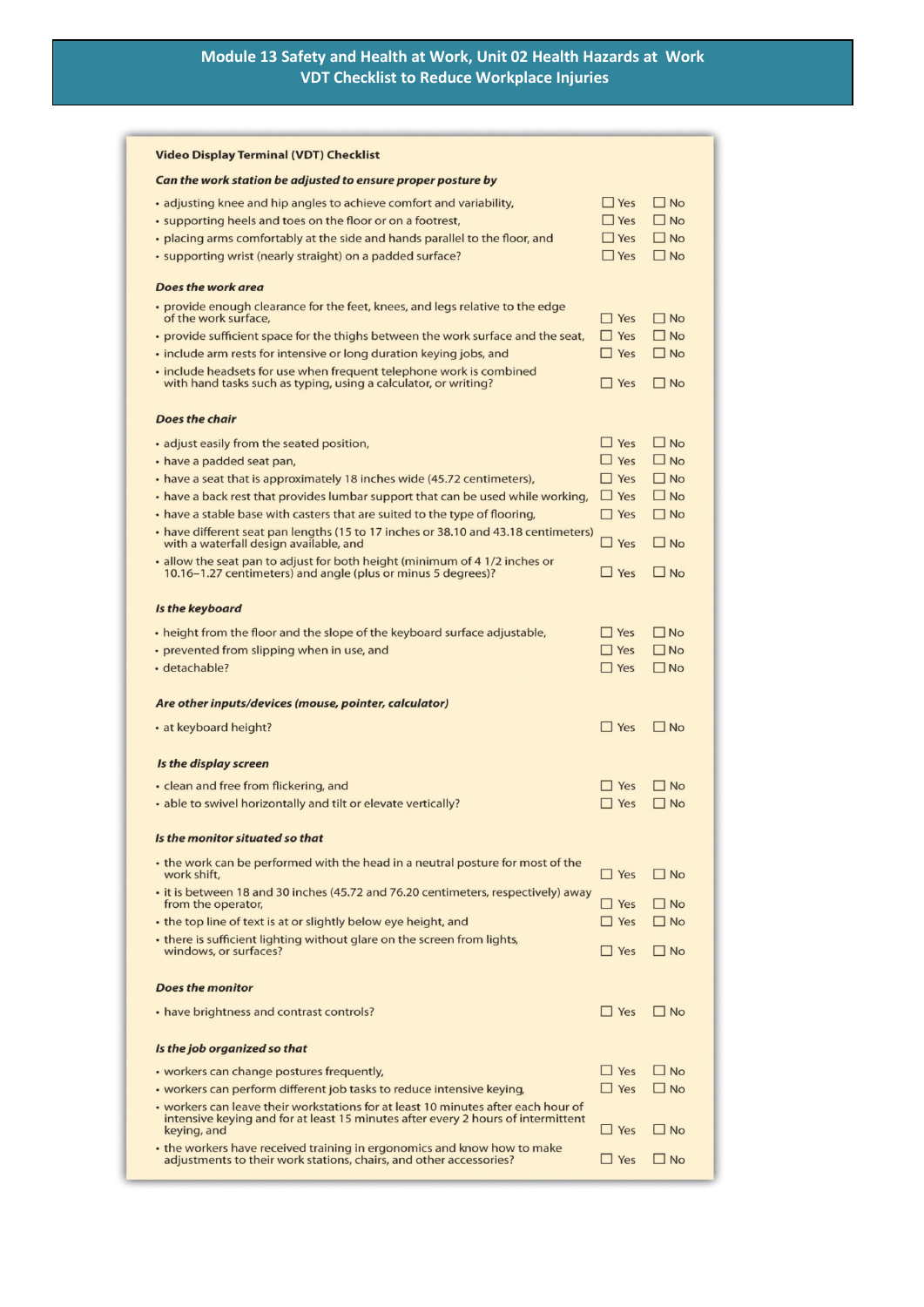## BENEFITS TO A SMOKE-FREE WORK ENVIRONMENT AND SAMPLE POLICY

For the employees

- A smoke-free environment helps create a safer, healthier workplace.
- Workers who are bothered by smoke will not be exposed to it at work.
- Smokers who want to quit may have more of a reason to do so.
- Smokers may appreciate a clear company policy about smoking at work.

• Managers are relieved when there is a clearly defined process for dealing with smoking in the workplace.

For the employer

- A smoke-free environment helps create a safer, healthier workplace.
- Direct health-care costs to the company may be reduced.
- A clear plan that is carefully put into action by the employer to lower employees' exposure to secondhand

smoke shows the company cares.

- Employees may be less likely to miss work due to smoking-related illnesses.
- Maintenance costs go down when smoke, matches, and cigarette butts are taken out of work facilities.
- Office equipment, carpets, and furniture last longer.
- The risk of fires is lower.
- It may be possible to get lower rates on health, life, and disability insurance coverage as fewer employees

smoke.

Sample smoking policy

Because we recognize the hazards caused by exposure to environmental tobacco smoke, it shall be the

policy of to provide a smoke-free environment for all employees and visitors. This policy

covers the smoking of any tobacco product and the use of oral tobacco products or "spit" tobacco, and it

applies to both employees and nonemployee visitors of \_

Source: American Cancer Society[,http://www.cancer.org/Healthy/StayAwayfromTobacco/Smoke-](http://www.cancer.org/Healthy/StayAwayfromTobacco/Smoke-freeCommunities/CreateaSmoke-freeWorkplace/smoking-in-the-workplace-a-model-policy)

[freeCommunities/CreateaSmoke-freeWorkplace/smoking-in-the-workplace-a-model-policy](http://www.cancer.org/Healthy/StayAwayfromTobacco/Smoke-freeCommunities/CreateaSmoke-freeWorkplace/smoking-in-the-workplace-a-model-policy) (accessed

August 20, 2011).